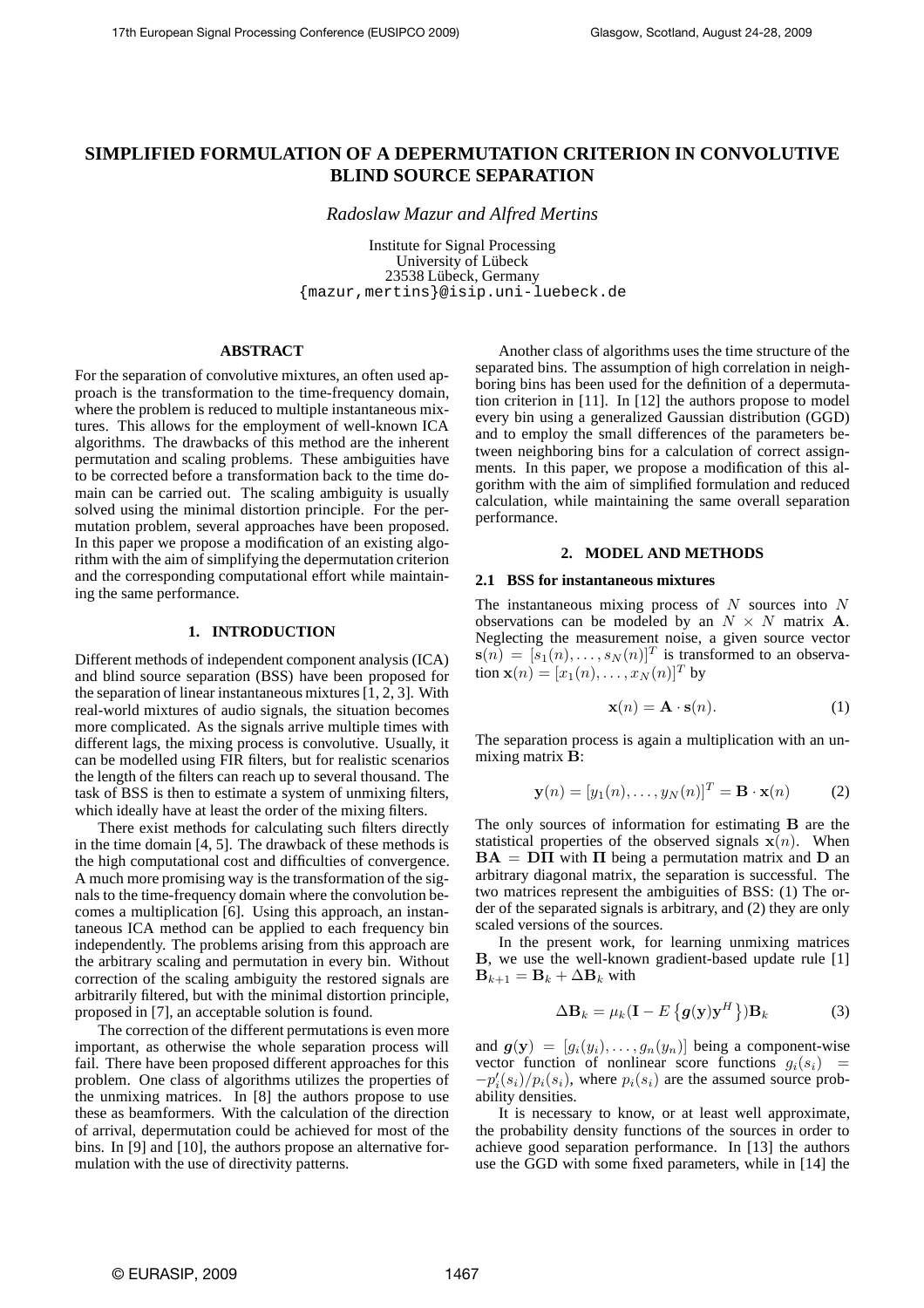parameters are estimated on the basis of the separated signals after each iteration of (3).

With the GGD defined as

$$
p_y(y) = \frac{\beta}{2\alpha \Gamma(1/\beta)} e^{-(|y|/\alpha)^{\beta}}
$$
 (4)

with  $\alpha$ ,  $\beta > 0$  and  $\Gamma(\cdot)$  being the Gamma function given by

$$
\Gamma(y) = \int_0^\infty x^{y-1} e^{-x} dx \tag{5}
$$

the nonlinear score function reduces to

$$
g_i(x_i) = \frac{x_i}{|x_i|^{2-\beta}}.\tag{6}
$$

For the complex case the GGD is assumed to be spherical symmetric in the z-plane around the origin. This assumption yields the same nonlinear score function as in (6). The validity of this approach is shown in [15].

#### **2.2 Convolutive mixtures**

For real-world acoustic scenarios, the mixing model has to be modified due to the convolutive properties. It can be modeled by FIR filters of length  $L$  where  $L$  can go beyond 2000, depending on the sampling rate and reverberation time. The convolutive mixing model reads

$$
\mathbf{x}(n) = \sum_{l=0}^{L-1} \mathbf{H}(l)\mathbf{s}(n-l)
$$
 (7)

where  $H(n)$  is a sequence of  $N \times N$  matrices containing the impulse responses of the mixing channels. For the separation, one can use FIR filters of length  $M \geq (N-1)(L-1)+1$ [16] and obtain

$$
\mathbf{y}(n) = \sum_{l=0}^{M-1} \mathbf{W}(l)\mathbf{x}(n-l)
$$
 (8)

with  $\mathbf{W}(n)$  containing the unmixing coefficients.

The direct estimation of  $\mathbf{W}(n)$  in the time domain is very difficult due to the large number of coefficients. The existing approaches [4, 5] are not satisfying because of distortion introduced by the unmixing system. To circumvent this problem, an approach in the time-frequency domain is often used. Using the blockwise short-time Fourier transform (STFT), the convolution becomes a multiplication [6]:

$$
\mathbf{Y}(\omega_k, \tau) = \mathbf{W}(\omega_k) \mathbf{X}(\omega_k, \tau). \tag{9}
$$

With this formulation, the coefficients for each frequency bin can be estimated separately. This simplification comes at the price of each frequency bin being differently scaled and permuted:

$$
\boldsymbol{Y}(\omega_k,\tau) = \boldsymbol{W}(\omega_k)\boldsymbol{X}(\omega_k,\tau) = \boldsymbol{D}(\omega_k)\boldsymbol{\Pi}(\omega_k)\boldsymbol{S}(\omega_k,\tau) \tag{10}
$$

where  $\Pi(\omega)$  is a frequency-dependent permutation matrix and  $D(\omega)$  is an arbitrary diagonal scaling matrix. If the permutations are not corrected, the whole separation process will fail, as parts of all signals can appear in every output channel. Without correcting the scaling, a filtered version



Figure 1: Beta values of two signals over the frequency index. The detected clusters are indicated with bars ⊢⊣.

of the sources is recovered. In [17] the authors proposed to use inverse postfilters for restoring the signals as they have been recorded by the microphones. This approach accepts the filtering done by the mixing system without adding new distortion. In [7] a similar method was proposed which is called the minimal distortion principle. Newer approaches solve the scaling ambiguity with the aim of filter shortening [18] or shaping [19]. In the following, we use the unmixing matrix

$$
\mathbf{W}'(\omega) = \text{diag}[\mathbf{W}^{-1}(\omega)] \cdot \mathbf{W}(\omega), \quad (11)
$$

which corresponds to the method in [7], with diag.  $\cdot$  returning the argument with all off-diagonal elements set to zero.

#### **3. DEPERMUTATION ALGORITHM**

There exist different methods [17, 11] which utilize the high correlation of neighboring bins. With  $V(\omega, \tau) = |Y(\omega, \tau)|$ , the correlation between two bins  $k$  and  $l$  is defined as

$$
\rho_{qp}(\omega_k, \omega_l) = \frac{\sum_{\tau=0}^{T-1} V_q(\omega_k, \tau) V_p(\omega_l, \tau)}{\sqrt{\sum_{\tau=0}^{T-1} V_q^2(\omega_k, \tau)} \sqrt{\sum_{\tau=0}^{T-1} V_p^2(\omega_l, \tau)}}
$$
(12)

where p, q are the indices of the separated signals,  $V_q(\omega_k, \tau)$ is the qth element of  $V(\omega_k, \tau)$ , and T is the number of frames. The decision on aligning the bins is made on the basis of the ratio

$$
r_{kl} = \frac{\rho_{pp}(\omega_k, \omega_l) + \rho_{qq}(\omega_k, \omega_l)}{\rho_{pq}(\omega_k, \omega_l) + \rho_{qp}(\omega_k, \omega_l)}.
$$
(13)

It is assumed that with  $r_{kl} > 1$  the bins are correctly aligned and otherwise a permutation has occurred. The problem arising here is that the assumption of highly correlated bins cannot always be made, especially when the bins are poorly separated. In [11] the authors proposed to use a dyadic sorting scheme. They start with pairwise comparisons and then arrange these pairs to new larger groups. By repeating this procedure recursively, all bins can be grouped, and single false permutations do not unbalance the overall structure. Unfortunately, this is not true if too many errors occur in the early stages.

In [12], the authors propose an alternative strategy. The main difference is the calculation of the starting clusters, which are then depermuted using a correlation approach similar to the one mentioned above. Although not all bins are sorted in the first step, the calculated clusters have only correct assignments. Using such clusters, the subsequent dyadic sorting is much more effective.

The idea is to model every frequency bin using the GGD and to use the small differences of the parameters  $\alpha$  and  $\beta$  in neighboring bins for defining a depermutation criterion. In Figure 1, such a situation is shown. Here we see  $\beta$  values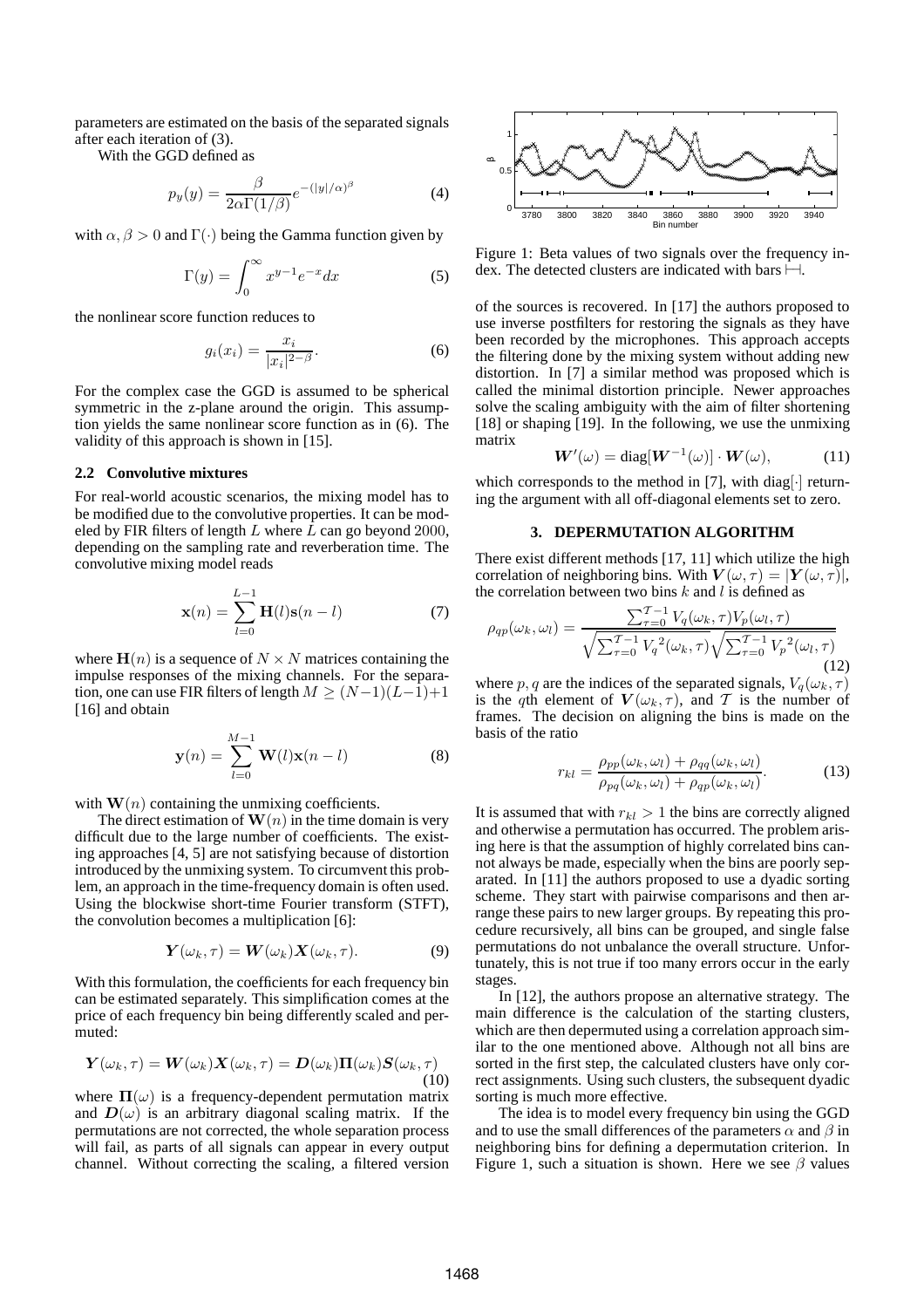for the two signals and marked areas where the clustering procedure was successful.

The clustering procedure as described in [12] is implemented independently for both parameters  $\alpha$  and  $\beta$ . After building the clusters, the overlapping parts are used to create larger ones. This way, more bins are assigned in fewer clusters, which is a better starting point for the depermutation using the correlation coefficients.

The rules for clustering in [12] have the following style:

$$
\beta_H(\omega_l) > k_1 \cdot \beta_L(\omega_l)
$$
  
and 
$$
\beta_H(\omega_{l+1}) > k_1 \cdot \beta_L(\omega_{l+1})
$$
 (14)

with

$$
\beta_{\mathrm{H}}(\omega) = \max[\beta(\omega, p), \beta(\omega, q)] \quad (15)
$$

$$
\beta_{\mathcal{L}}(\omega) = \min[\beta(\omega, p), \beta(\omega, q)] \tag{16}
$$

and some constant  $k_1$ . If (14) is fulfilled, the next bin can be added to the cluster. For clustering using the parameter  $\alpha$ , a similar procedure is utilized, but due to different properties, the logarithm of the values is used. Overall there are eight equations with nine constants which makes the procedure quite complicated.

### **4. NOVEL ALTERNATIVE FORMULATION**

Here we propose to use an alternative formulation that makes the calculation drastically easier. Instead of comparing  $\beta_H(\omega_l)$  and  $\beta_L(\omega_l)$ , we use the difference:

$$
\beta_{pq}(\omega) = \beta(\omega, p) - \beta(\omega, q) \tag{17}
$$

For the clustering using the  $\alpha$  parameter, we define correspondingly

$$
\alpha_{pq}(\omega) = \log[\alpha(\omega, p)] - \log[\alpha(\omega, q)] \tag{18}
$$

The values of  $\beta_{pq}(\omega)$  and  $\alpha_{pq}(\omega)$  are quite similar in adjacent bins. Therefore it is possible to make a prediction based on preceding bins. With  $\beta_{\text{pred}_{pq}}(\omega)$  being the predicted value, the comparison of

$$
\beta_{d_1}(\omega_{l+1}) = \beta_{\text{pred}_{pq}}(\omega_{l+1}) - \beta_{pq}(\omega_{l+1}) \qquad (19)
$$

$$
\beta_{d_2}(\omega_{l+1}) = \beta_{\text{pred}_{pq}}(\omega_{l+1}) - \beta_{qp}(\omega_{l+1}) \qquad (20)
$$

yields a depermutation criterion. When  $\beta_{d_1}$  and  $\beta_{d_2}$  differ substantially, then the correct permutation can be determined. The ratio

$$
r_l = \frac{\beta_{d_1}(\omega_{l+1})}{\beta_{d_2}(\omega_{l+1})}
$$
\n(21)

shows the correct permutation. With  $r_l < 1$  the bins are correctly aligned and  $r_l > 1$  indicates a permutation. For more reliable clustering, an error margin is advisable, where the comparisons  $r_l < 1/\rho$  and  $r_l > \rho$  with  $\rho > 1$  are used.

For the prediction of  $\beta_{\text{pred}_{pq}}(\omega)$ , a linear predictor can be used. Some tests with different lengths showed that even very short linear predictors deliver good results. Using longer linear predictors can be better for particular signals, but then the generalization suffers. Therefore we use a linear predictor with two coefficients which just do a linear extrapolation. The prediction error under the two possible permutations then reads

$$
\beta_{d_1}(\omega_{l+1}) = -\beta_{pq}(\omega_{l-1}) + 2\beta_{pq}(\omega_l) - \beta_{pq}(\omega_{l+1}),
$$
 (22)

$$
\beta_{d_2}(\omega_{l+1}) = -\beta_{pq}(\omega_{l-1}) + 2\beta_{pq}(\omega_l) - \beta_{qp}(\omega_{l+1}).
$$
 (23)



Figure 2: Detected Clusters. (a) New algorithm using  $\alpha$ . (b) New algorithm using  $\beta$ . (c) Joint algorithm.

For clustering using  $\alpha$ , we propose correspondingly:

$$
\alpha_{d_1}(\omega_{l+1}) = -\alpha_{pq}(\omega_{l-1}) + 2\alpha_{pq}(\omega_l) - \alpha_{pq}(\omega_{l+1})
$$
 (24)  

$$
\alpha_{d_2}(\omega_{l+1}) = -\alpha_{pq}(\omega_{l-1}) + 2\alpha_{pq}(\omega_l) - \alpha_{qp}(\omega_{l+1})
$$
 (25)

In Figures 2(a) and 2(b), the results for a real-world case are shown. As one can see, the values  $\alpha_{d_1}$  and  $\beta_{d_1}$  are quite small for almost all frequency bins, while the values  $\beta_{d_2}$  and  $\alpha_{d_2}$  are large for most of the frequencies. Since small  $\alpha_{d_1}$ and  $\beta_{\rm d_1}$  and large  $\beta_{\rm d_2}$  and  $\alpha_{\rm d_2}$  indicate equal permutations of adjacent bins, this means that the method correctly identifies most permutations as correctly aligned. Thus, using either  $\alpha$ or  $\beta$ , most of the bins can be clustered, as marked with the underlying bars. The next step according to [12] would be to join both cluster types by estimating overlapping parts.

In this paper, we use another approach. With

$$
\mathbf{z}_{pq}(\omega) = \left[\frac{\alpha_{pq}(\omega)}{\sigma_{\alpha}}, \frac{\beta_{pq}(\omega)}{\sigma_{\beta}}\right]^T
$$
 (26)

and  $\sigma_{\alpha}$  and  $\sigma_{\beta}$  being the standard deviations for  $\alpha_{pq}$  and  $\beta_{pq}$ , respectively, a joint criterion can be derived. For this, we define

$$
\Delta_1(\omega_{l+1}) = || - \mathbf{z}_{pq}(\omega_{l-1}) + 2\mathbf{z}_{pq}(\omega_l) - \mathbf{z}_{pq}(\omega_{l+1}) ||_{\ell_2}, (27) \n\Delta_2(\omega_{l+1}) = || - \mathbf{z}_{pq}(\omega_{l-1}) + 2\mathbf{z}_{pq}(\omega_l) - \mathbf{z}_{qp}(\omega_{l+1}) ||_{\ell_2}. (28)
$$

The final decision is made in analogy to (21) on the basis of

$$
r_l = \frac{\Delta_1(\omega_{l+1})}{\Delta_2(\omega_{l+1})} \tag{29}
$$

with  $r_l < 1/\rho$  showing correct alignment and  $r_l > \rho$  indicating a permutation.

The new algorithm now depends on just one parameter  $\rho$ . In Figure 2(c) the resulting clustering for this method is shown. Especially, some bins could be clustered which had been left out by the single approaches.